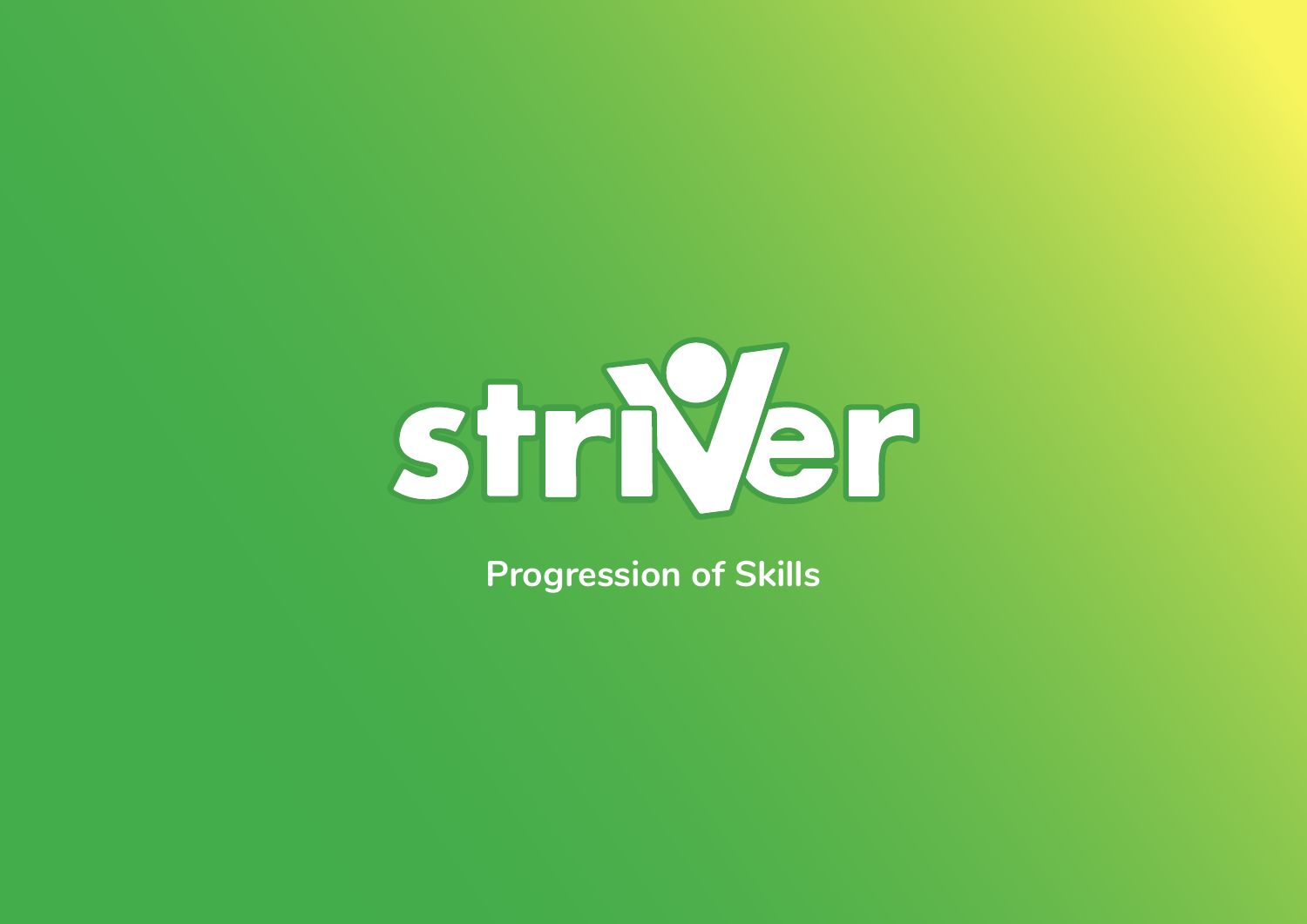**KS1**: Master basic movements including running, jumping, throwing and catching, as well as developing balance, agility and co-ordination, and begin to apply these in a range of activities.

**KS2**: Develop flexibility, strength, technique, control and balance [for example, through athletics and gymnastics].

| N.C<br>Objectives | <b>KSI:</b> Master basic movements including<br>running, jumping, throwing and catching, as well<br>as developing balance, agility and co-ordination,<br>and begin to apply these in a range of activities.                 |                                                                                                                                                                                                                                                                                                     | KSZ:<br>Develop flexibility, strength, technique, control and balance<br>[for example, through athletics and gymnastics].<br><b>KS2:</b><br>Compare their performances with previous ones and demonstrate improvement to achieve their<br>personal best. |                                                                                                                                                                                                                                                         |                                                                                                                                     |                                                                                                                                       |
|-------------------|-----------------------------------------------------------------------------------------------------------------------------------------------------------------------------------------------------------------------------|-----------------------------------------------------------------------------------------------------------------------------------------------------------------------------------------------------------------------------------------------------------------------------------------------------|----------------------------------------------------------------------------------------------------------------------------------------------------------------------------------------------------------------------------------------------------------|---------------------------------------------------------------------------------------------------------------------------------------------------------------------------------------------------------------------------------------------------------|-------------------------------------------------------------------------------------------------------------------------------------|---------------------------------------------------------------------------------------------------------------------------------------|
| <b>Aspect</b>     | Year 1                                                                                                                                                                                                                      | Year 2                                                                                                                                                                                                                                                                                              | Year <sub>3</sub>                                                                                                                                                                                                                                        | Year 4                                                                                                                                                                                                                                                  | Year 5                                                                                                                              | Year 6                                                                                                                                |
|                   | Explore and use<br>space effectively<br>using agility, balance<br>and coordination<br>skills.<br><b>Balance using</b><br>different parts of<br>the body, exploring<br>points and patches<br>(Beginning to on<br>apparatus). | Explore medium<br>level shapes with<br>linking, mirroring and<br>balances.                                                                                                                                                                                                                          | Perform short<br>sequence with:<br>low and medium<br>level shapes; with<br>matching and<br>mirroring; contrasting<br>shapes with some<br>linking.                                                                                                        | Perform & evaluate<br>a routine: matching<br>balances & stands;<br>with matching<br>balances on<br>apparatus; with<br>contrasting balances;<br>with contrasting<br>balances on and<br>over apparatus; with<br>linked balances on<br>and over apparatus. | Perform a range of<br>routines with rolling;<br>including jumping<br>rolls, build into rolling<br>from and into a pike<br>position. | Incorporate stands<br>into cannon and or<br>unison performances.<br>Perform rotation,<br>balances and stands<br>in unison and cannon. |
| Gymnastics        | To take weight on<br>hands and feet.<br>Learn copy and name<br>basic and advanced<br>low-level shapes.<br>Link shapes and<br>rolls to form a short<br>sequence.                                                             | Compare and<br>contrast low and<br>medium level shapes<br>with confidence and<br>rehearse them.<br>Roll safely using<br>a variety of rolling<br>techniques.<br>Incorporate two<br>shapes into a<br>sequence.<br>Perform low level<br>shapes with some<br>precision and perform<br>shapes in flight. | Take weight<br>confidently on hands<br>(developing core<br>strength) and roll<br>safely, exploring<br>different rolling<br>methods (Front and<br>backward Rolls).                                                                                        | Perform a shoulder<br>and headstand safely<br>without support.                                                                                                                                                                                          | Perform both a stag<br>jump and a split<br>leap. Progress from<br>a cartwheel to a<br>perform a round-off.<br>Perform Cat Springs.  | Perform shoulder,<br>headstands,<br>cartwheels and<br>handstands safely<br>without support.                                           |

# **2** simple

Need more support? Contact us: Tel: 0208 203 1781 | Email: support@2simple.com | Twitter: @2simplesoftware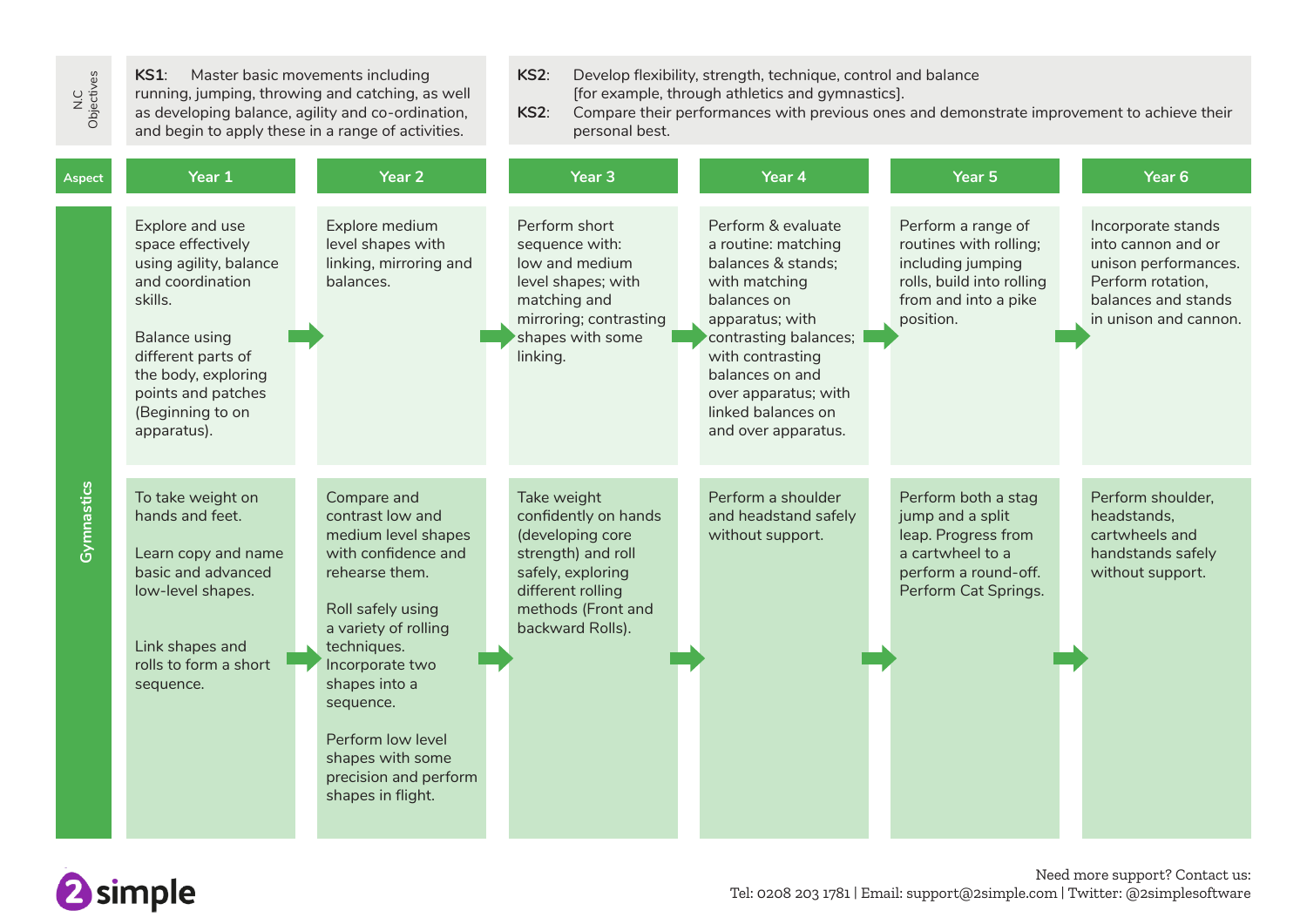**KS1:** Master basic movements including running, jumping, throwing and catching, as well as developing balance, agility and co-ordination, and begin to apply these in a range of activities.

- **KS2:** Develop flexibility, strength, technique, control and balance [for example, through athletics and gymnastics].
- **KS2:** Compare their performances with previous ones and demonstrate improvement to achieve their personal best.

| N.C<br>Objectives | <b>KSI:</b> Master basic movements including<br>running, jumping, throwing and catching, as well<br>as developing balance, agility and co-ordination,<br>and begin to apply these in a range of activities. |                                                                                                                                        | KSZ:<br>Develop flexibility, strength, technique, control and balance<br>[for example, through athletics and gymnastics].<br>Compare their performances with previous ones and demonstrate improvement to achieve their<br><b>KS2:</b><br>personal best. |                                                                                                               |                                                                                                                                                                                                     |                                                                                                                                                                                     |
|-------------------|-------------------------------------------------------------------------------------------------------------------------------------------------------------------------------------------------------------|----------------------------------------------------------------------------------------------------------------------------------------|----------------------------------------------------------------------------------------------------------------------------------------------------------------------------------------------------------------------------------------------------------|---------------------------------------------------------------------------------------------------------------|-----------------------------------------------------------------------------------------------------------------------------------------------------------------------------------------------------|-------------------------------------------------------------------------------------------------------------------------------------------------------------------------------------|
| <b>Aspect</b>     | Year 1                                                                                                                                                                                                      | Year <sub>2</sub>                                                                                                                      | Year <sub>3</sub>                                                                                                                                                                                                                                        | Year 4                                                                                                        | Year 5                                                                                                                                                                                              | Year <sub>6</sub>                                                                                                                                                                   |
|                   | Explore different<br>styles of travelling:<br>under, over and<br>through. Beginning to<br>travel on apparatus.                                                                                              | Use apparatus<br>(extended) safely<br>with entrances,<br>exits, balances and<br>including medium<br>level shapes.                      | Perform a wide<br>range of shapes<br>and balances on<br>apparatus.                                                                                                                                                                                       | Perform a forward<br>roll with appropriate<br>entrances and exits<br>including on, off and<br>over apparatus. | Perform forwards<br>and backward<br>rolls with a range<br>of entrances and<br>exits. Learning<br>a headstand,<br>transitioning into<br>a forward roll and<br>incorporating as part<br>of a routine. | Perform to roll on, off<br>and over apparatus<br>within routines.<br>Include counter-<br>balances and counter<br>tension balances.                                                  |
| Gymnastics        | Jump and land safely,<br>whilst exploring<br>different jumping<br>techniques.                                                                                                                               | Jump and land safely<br>using apparatus,<br>including from a<br>variety of heights,<br>directions and<br>landings.                     | Perform shapes in<br>flight, on and off a<br>piece of apparatus,<br>including turn, twist<br>and spin.<br>Perform a range of<br>jumps and leaps from<br>varying heights and<br>on a vault.                                                               | Link movements by<br>performing jumps,<br>turns and pivots.                                                   | Vault safely with a<br>range of entrances<br>and exits and then<br>into rolling, building<br>up to various<br>landings on and over<br>a vault.                                                      | Roll in sequences<br>on, off and over<br>apparatus. Include<br>into partner routines.                                                                                               |
|                   | Copy, mirror and<br>create a small routine<br>and matching actions.                                                                                                                                         | Model linking and<br>mirroring of low-level<br>shapes. Including<br>balancing & travel<br>with a partner using<br>mirroring technique. | Perform mirrored<br>and matching travels<br>and balances with a<br>partner.                                                                                                                                                                              | Complete mirroring<br>actions along<br>different pathways<br>and levels, including<br>basic rolls.            | Plan a sequence<br>of movements on<br>apparatus both<br>individually and as a<br>group, in time with<br>each other to form a<br>routine.                                                            | Combine balancing<br>& travelling to<br>produce a floor<br>routine including<br>matching. Incorporate<br>apparatus. Produce<br>mirroring routine<br>with a partner on<br>apparatus. |

# 2 simple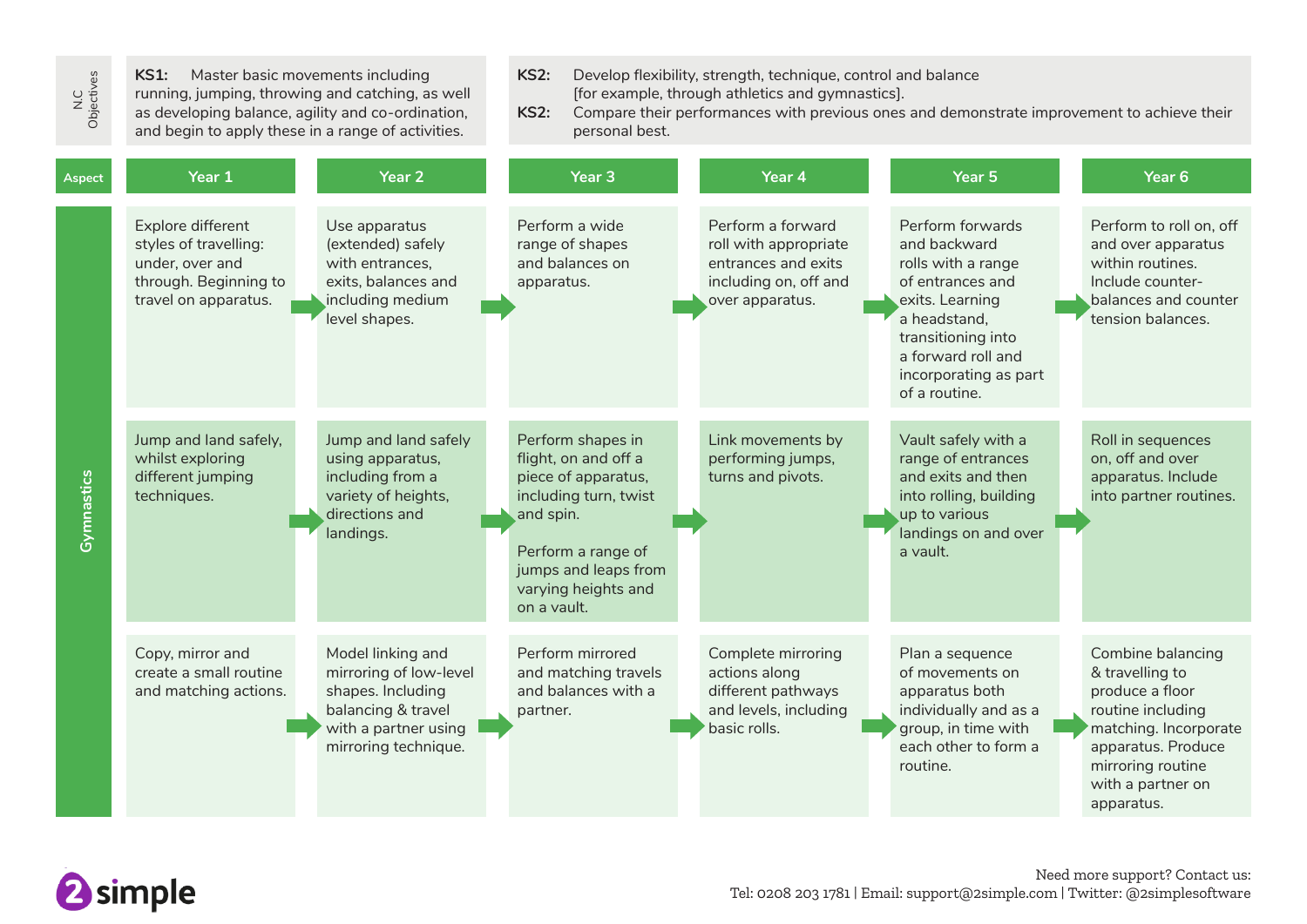**KS1:** Master basic movements including running, jumping, throwing and catching, as well as developing balance, agility and co-ordination, and begin to apply these in a range of activities.

### **KS2:** Develop flexibility, strength, technique, control and balance [for example, through athletics and gymnastics].

| N.C<br>Objectives | <b>KSI:</b> Master basic movements including<br>running, jumping, throwing and catching, as well<br>as developing balance, agility and co-ordination,<br>and begin to apply these in a range of activities. |                                                                                                                                                                                    | KSZ:<br><b>KS2:</b><br>personal best.                                                                                                                                                                      | Develop flexibility, strength, technique, control and balance<br>[for example, through athletics and gymnastics].                                         | Compare their performances with previous ones and demonstrate improvement to achieve their                                                                                                                                                                           |                                                                                                                                                                                |
|-------------------|-------------------------------------------------------------------------------------------------------------------------------------------------------------------------------------------------------------|------------------------------------------------------------------------------------------------------------------------------------------------------------------------------------|------------------------------------------------------------------------------------------------------------------------------------------------------------------------------------------------------------|-----------------------------------------------------------------------------------------------------------------------------------------------------------|----------------------------------------------------------------------------------------------------------------------------------------------------------------------------------------------------------------------------------------------------------------------|--------------------------------------------------------------------------------------------------------------------------------------------------------------------------------|
| Aspect            | Year 1                                                                                                                                                                                                      | Year 2                                                                                                                                                                             | Year <sub>3</sub>                                                                                                                                                                                          | Year 4                                                                                                                                                    | Year 5                                                                                                                                                                                                                                                               | Year <sub>6</sub>                                                                                                                                                              |
|                   | Run fast from a<br>standing start<br>developing speed<br>and coordination.                                                                                                                                  | Developing<br>awareness of speed<br>when running a short<br>distance, including<br>control and fluency<br>in movements;<br>understanding how<br>their body reacts<br>when running. | Run a relay and<br>change over the<br>baton appropriately<br>- including passing a<br>baton from standing<br>start.                                                                                        | Communicate as<br>a team to make<br>relay changeovers.<br>Improving running<br>technique including<br>the sprint finish and<br>maintaining sprint<br>pace | To run relays, running<br>in a given zone,<br>changing baton over<br>with increased skill.                                                                                                                                                                           | Compete in a variety<br>of athletics type<br>races; adjusting<br>running styles from<br>sprinting to long<br>distance.                                                         |
| <b>Athletics</b>  | Jump and throw,<br>developing<br>coordination, agility<br>and rhythm.                                                                                                                                       | Jump for distance.<br>Developing<br>awareness of space,<br>height and distance.                                                                                                    | Jump for distance<br>including jumping<br>from a standing<br>start. Developing<br>skills to jump further<br>distances. *Learn<br>basics of hurdling,<br>keeping head same<br>height throughout<br>jumping. | Can challenge self<br>to jump for distance<br>including measuring<br>performance.<br>Jumping for height<br>including high over<br>obstacles.              | Develop jumping for<br>distance (triple jump);<br>jumping in different<br>ways and competing<br>competitively.                                                                                                                                                       | Use correct<br>techniques for all<br>jumps, challenging<br>self to jump further<br>distances.                                                                                  |
|                   | Run and kick for<br>accuracy and speed.                                                                                                                                                                     | Adjust and make<br>changes to running<br>speed when<br>completing different<br>distances.                                                                                          | Run for speed,<br>including over longer<br>distances. *Learn<br>basics of hurdling,<br>keeping head same<br>height throughout<br>jumping.                                                                  | Sprinting, challenge<br>self and recording<br>performance.                                                                                                | Develop running<br>for speed including<br>sprint from a start<br>finish and sprinting<br>further distance<br>over a given time.<br>Developing hurdling<br>skills, including the<br>role of the lead and<br>trail leg; applying<br>skill to competitive<br>situation. | Run with greater<br>fluency & speed,<br>including hurdling;<br>using the correct<br>stride pattern.<br>Can analyse the<br>changes in speeds<br>when sprinting and<br>hurdling. |

# **2** simple

Need more support? Contact us: Tel: 0208 203 1781 | Email: support@2simple.com | Twitter: @2simplesoftware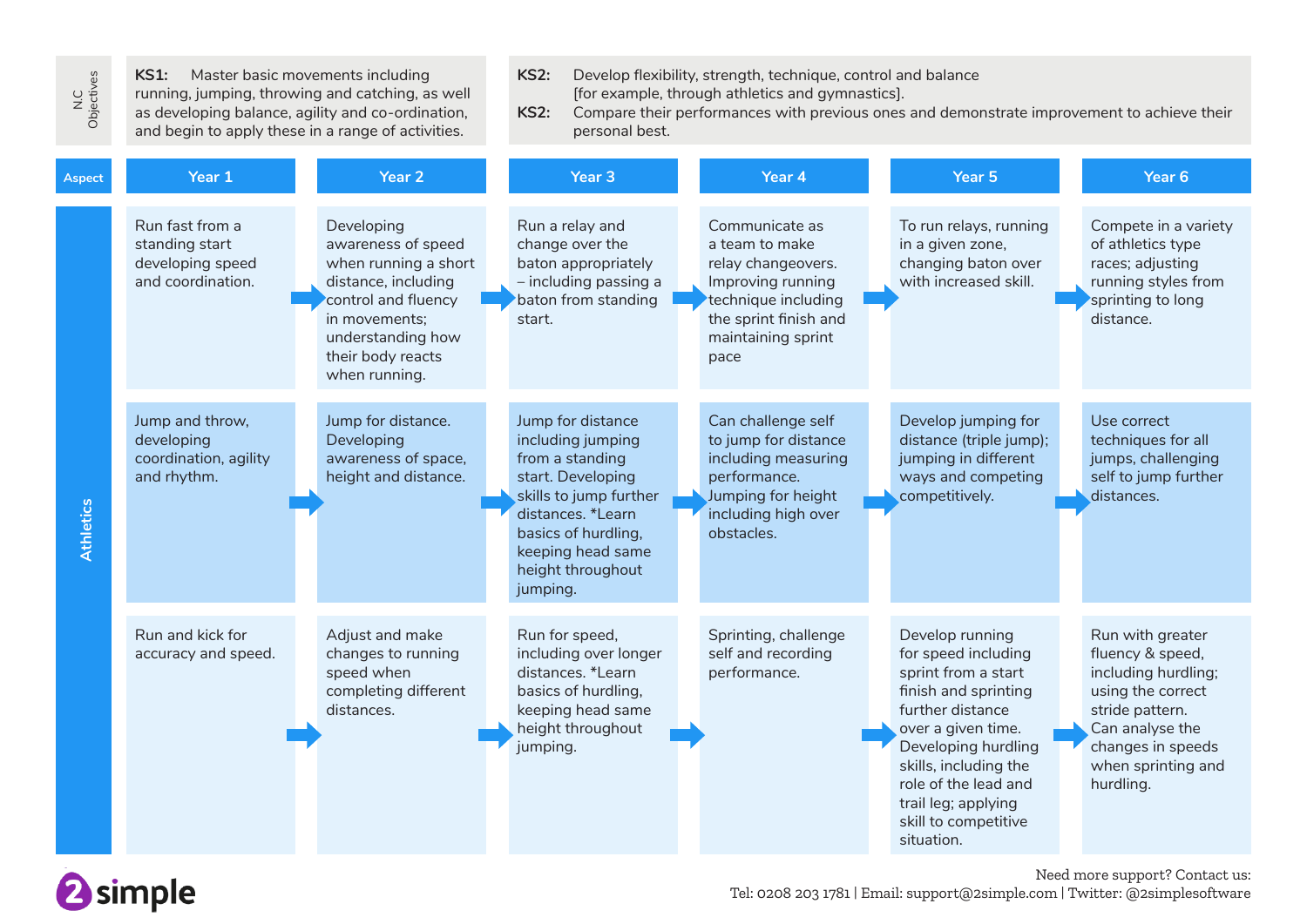**KS1:** Master basic movements including running, jumping, throwing and catching, as well as developing balance, agility and co-ordination, and begin to apply these in a range of activities.

- **KS2:** Develop flexibility, strength, technique, control and balance [for example, through athletics and gymnastics].
- **KS2:** Compare their performances with previous ones and demonstrate improvement to achieve their personal best.

| N.C<br>Objectives | <b>KSI:</b> Master basic movements including                                                                                                                                           | running, jumping, throwing and catching, as well<br>as developing balance, agility and co-ordination,<br>and begin to apply these in a range of activities.     | KSZ:<br>Develop flexibility, strength, technique, control and balance<br>[for example, through athletics and gymnastics].<br>Compare their performances with previous ones and demonstrate improvement to achieve their<br><b>KS2:</b><br>personal best. |                                                                                                                     |                                                                                                            |                                                                                                                     |
|-------------------|----------------------------------------------------------------------------------------------------------------------------------------------------------------------------------------|-----------------------------------------------------------------------------------------------------------------------------------------------------------------|----------------------------------------------------------------------------------------------------------------------------------------------------------------------------------------------------------------------------------------------------------|---------------------------------------------------------------------------------------------------------------------|------------------------------------------------------------------------------------------------------------|---------------------------------------------------------------------------------------------------------------------|
| <b>Aspect</b>     | Year 1                                                                                                                                                                                 | Year 2                                                                                                                                                          | Year <sub>3</sub>                                                                                                                                                                                                                                        | Year 4                                                                                                              | Year 5                                                                                                     | Year 6                                                                                                              |
| °3<br>thleti      | Basic throw,<br>catch and skip<br>developing hand-<br>eye coordination and<br>ball handling and<br>throwing skills.<br>Basic bowl and step<br>throwing with agility<br>and with skill. | Throw and aim with<br>accuracy towards a<br>given target.<br>Choose the best way<br>to throw different<br>pieces of equipment<br>dependent on size &<br>weight. | Developing throwing<br>skills – further<br>distances and a range<br>of techniques.                                                                                                                                                                       | Throw for distance<br>challenging self<br>and recording<br>performance. Using<br>overhead heave and<br>fling throw. | Develop throwing<br>skills using a variety<br>of techniques.<br>Throwing javelin from<br>a standing start. | Use correct<br>techniques for all<br>throws, measuring<br>accurately,<br>challenging to throw<br>further distances. |

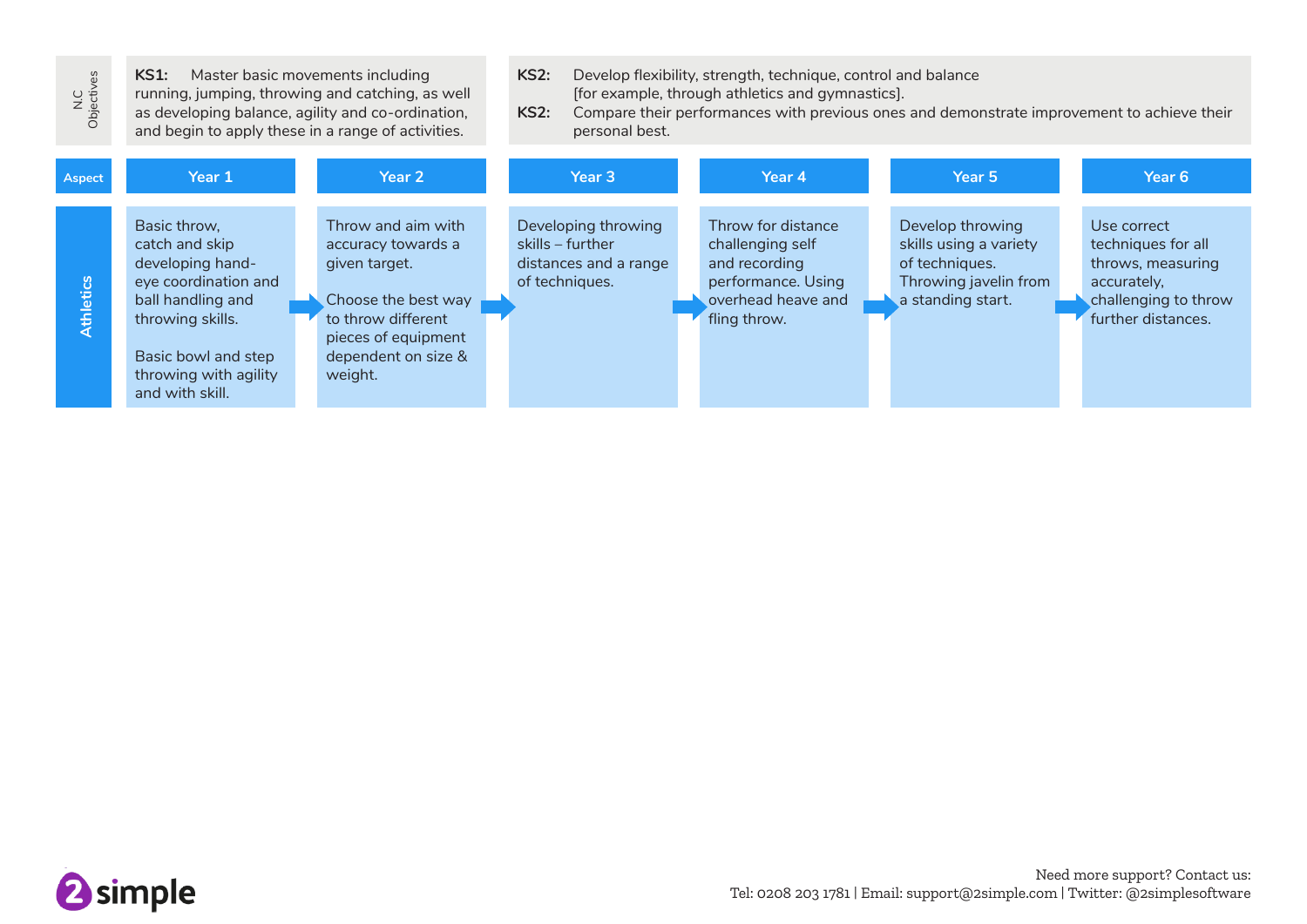|       | N.C<br>Objectives             | <b>KS1:</b><br>movement patterns.                                                                                                                        | Perform dances using simple                                                                                                                                             | Perform dances using a range of movement patterns.<br><b>KS2:</b><br>These skills are fluid and may commence later or earlier in specific year groups and<br>possibly cross them contingent of outcomes.     |                                                                                                                                                                                                                                                     |                                                                                                                                                                                                                 |                                                                                                                                                                                                                                                                    |
|-------|-------------------------------|----------------------------------------------------------------------------------------------------------------------------------------------------------|-------------------------------------------------------------------------------------------------------------------------------------------------------------------------|--------------------------------------------------------------------------------------------------------------------------------------------------------------------------------------------------------------|-----------------------------------------------------------------------------------------------------------------------------------------------------------------------------------------------------------------------------------------------------|-----------------------------------------------------------------------------------------------------------------------------------------------------------------------------------------------------------------|--------------------------------------------------------------------------------------------------------------------------------------------------------------------------------------------------------------------------------------------------------------------|
|       | Aspect                        | Year 1                                                                                                                                                   | Year 2                                                                                                                                                                  | Year <sub>3</sub>                                                                                                                                                                                            | Year 4                                                                                                                                                                                                                                              | Year 5                                                                                                                                                                                                          | Year 6                                                                                                                                                                                                                                                             |
| Dance | Performanace and appreciation | Create a class<br>performance.                                                                                                                           | Create a class<br>performance and<br>observe others work<br>and give feedback<br>using simple dance<br>vocabulary.                                                      | <b>Organising sections</b><br>of dances to create<br>one piece, working<br>in sync with other<br>group members.<br>Assess others' work.                                                                      | Developing dance<br>when creating one<br>piece, performing<br>in unison and sync<br>with other group<br>members in front of<br>the class.<br>Self- assess and<br>assess peers' work,<br>and give feedback<br>using appropriate<br>dance vocabulary. | Learn, rehearse<br>and perform<br>choreographed<br>dance phrases<br>of increasing<br>complexity.<br>Self-assess and<br>assess others'<br>work and give<br>critical feedback<br>using appropriate<br>vocabulary. | Perform<br>choreographed<br>dance narrative,<br>improving<br>movements.<br>developing timing<br>and spacing.<br>Asses self and<br>others with<br>increasing critical<br>feedback and<br>suggested actions<br>for improvement<br>using apt and<br>precise language. |
|       | Choreography                  | Select and use<br>a variety of<br>movements to<br>form a short dance<br>phrase.<br>Perform a variety<br>of movements to<br>form a group dance<br>phrase. | Select and explore<br>an air pattern, jump<br>and shape to form a<br>short dance phrase.<br>Work as a group to<br>recall choreography,<br>rehearse and refine<br>ideas. | Work as a group<br>to select learnt<br>positions and<br>movements to<br>create short dance<br>phrases.<br>Use choreographic<br>devices to<br>enhance dance<br>phrases, including<br>choregraphing a<br>solo. | Developing<br>synchronisation<br>when working in a<br>group including to<br>different rhythms.<br><b>Respond to teacher</b><br>instruction to create<br>a choreographed<br>dance routine.                                                           | Create versatile<br>movements within<br>a dance sequence<br>including a range of<br>directions.<br>Choreograph<br>a sequence of<br>movements that use<br>contact between<br>two or more people.                 | <b>Explore and link</b><br>a number of<br>movements and<br>patters.<br>*Use choreographed<br>movements and<br>patterns to tell a<br>narrative; adapt<br>movements in a<br>more creative style;<br>utilise a floor plan.                                            |

# <sup>2</sup>simple

Need more support? Contact us: Tel: 0208 203 1781 | Email: support@2simple.com | Twitter: @2simplesoftware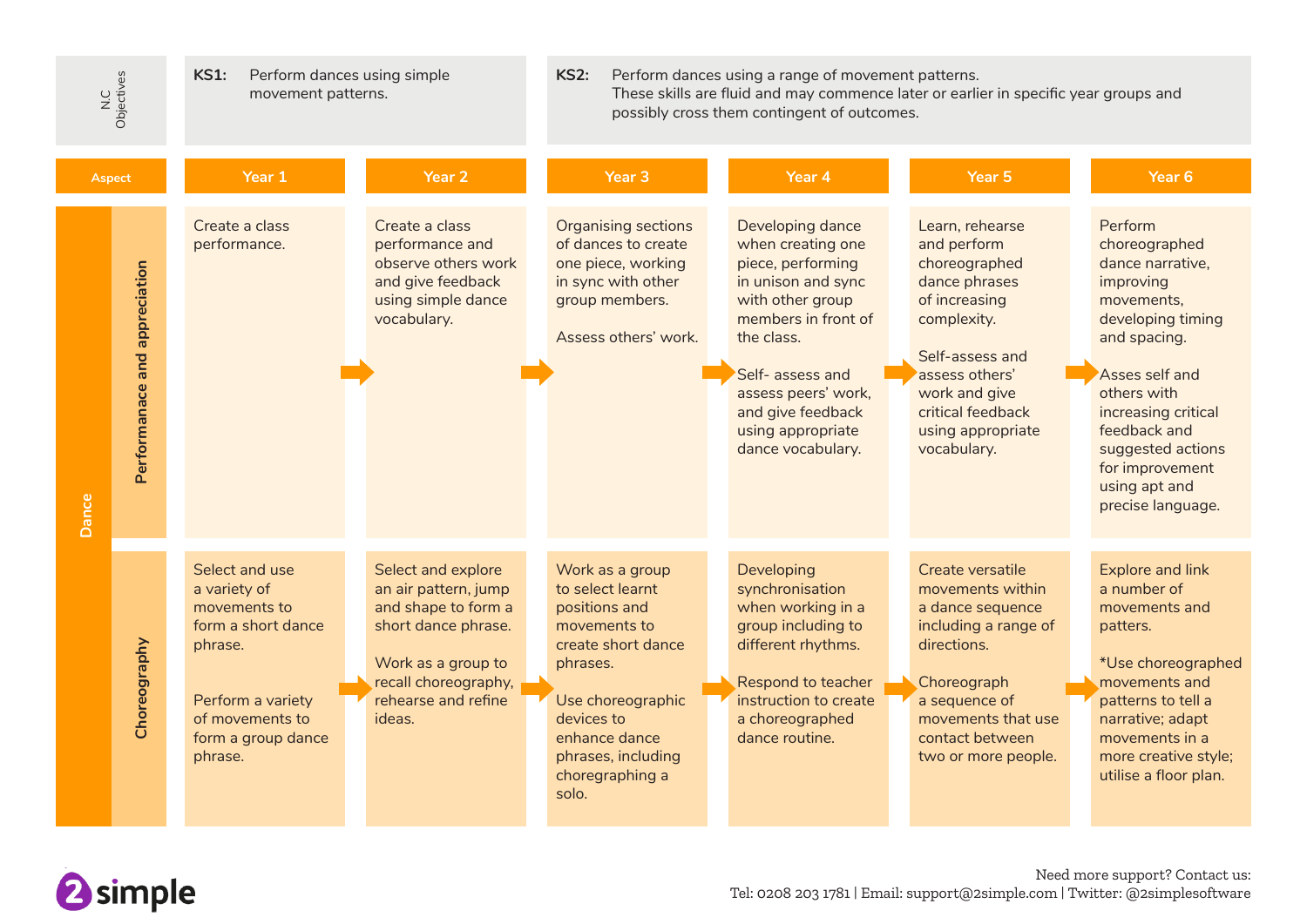|       | N.C<br>Objectives | KS1:<br>movement patterns.       | Perform dances using simple                                                                                                                                                                                                                                                                        | <b>KS2:</b>                                                                                                                                                                                                                                                                                                                                                                     | Perform dances using a range of movement patterns.<br>possibly cross them contingent of outcomes.                                                                                                                                                                                               | These skills are fluid and may commence later or earlier in specific year groups and                                                                                                                                                                                          |                                                                                                                                                                                                                                                                                                                                                                                 |  |
|-------|-------------------|----------------------------------|----------------------------------------------------------------------------------------------------------------------------------------------------------------------------------------------------------------------------------------------------------------------------------------------------|---------------------------------------------------------------------------------------------------------------------------------------------------------------------------------------------------------------------------------------------------------------------------------------------------------------------------------------------------------------------------------|-------------------------------------------------------------------------------------------------------------------------------------------------------------------------------------------------------------------------------------------------------------------------------------------------|-------------------------------------------------------------------------------------------------------------------------------------------------------------------------------------------------------------------------------------------------------------------------------|---------------------------------------------------------------------------------------------------------------------------------------------------------------------------------------------------------------------------------------------------------------------------------------------------------------------------------------------------------------------------------|--|
|       | Aspect            | Year 1                           | Year 2                                                                                                                                                                                                                                                                                             | Year 3                                                                                                                                                                                                                                                                                                                                                                          | Year 4                                                                                                                                                                                                                                                                                          | Year 5                                                                                                                                                                                                                                                                        | Year 6                                                                                                                                                                                                                                                                                                                                                                          |  |
| Dance | Movement          | Explore a range of<br>movements. | Perform a variety<br>of movements to<br>form a group dance<br>phrase; exploring<br>turning, rotation,<br>circular shapes/<br>dynamic through<br>movement.<br><b>Explore movements</b><br>considering size of<br>movements, tempo,<br>dynamics, floor<br>pattern, air pattern,<br>levels and shape. | Select and<br>explore a variety<br>of movements,<br>responding<br>imaginatively to a<br>range of stimuli.<br>Perform movement<br>actions individually,<br>with partners, a<br>group and whole<br>class.<br>Explore, repeat<br>and link a range<br>of actions with<br>coordination and<br>memorise.<br>Respond to a beat,<br>using music as a<br>stimulus to influence<br>dance. | Developing<br>choreographic<br>skill incorporating<br>more free - creative<br>thinking.<br>Developing good<br>co-ordination within<br>a sequence of<br>movements.<br><b>Movements</b><br>articulate the style<br>of dance well.<br>Use music to<br>influence movement<br>with increasing skill. | Use a range of<br>dance techniques<br>to develop their<br>movements.<br>Develop movements<br>to incorporate<br>at least one lift<br>in a sequence of<br>movements.<br>Identify floor plans<br>and use within<br>their movements,<br>including starting<br>and finishing area. | *Use choreographed<br>movements and<br>patterns to tell a<br>narrative; adapt<br>movements in a<br>more creative style;<br>utilise a floor plan.<br>Use gymnastic<br>equipment to<br>create improvised<br>movement.<br>Allow different<br>parts of the body to<br>lead and influence<br>the rest of the<br>movement; using<br>a range of levels<br>tempos, and contact<br>work. |  |

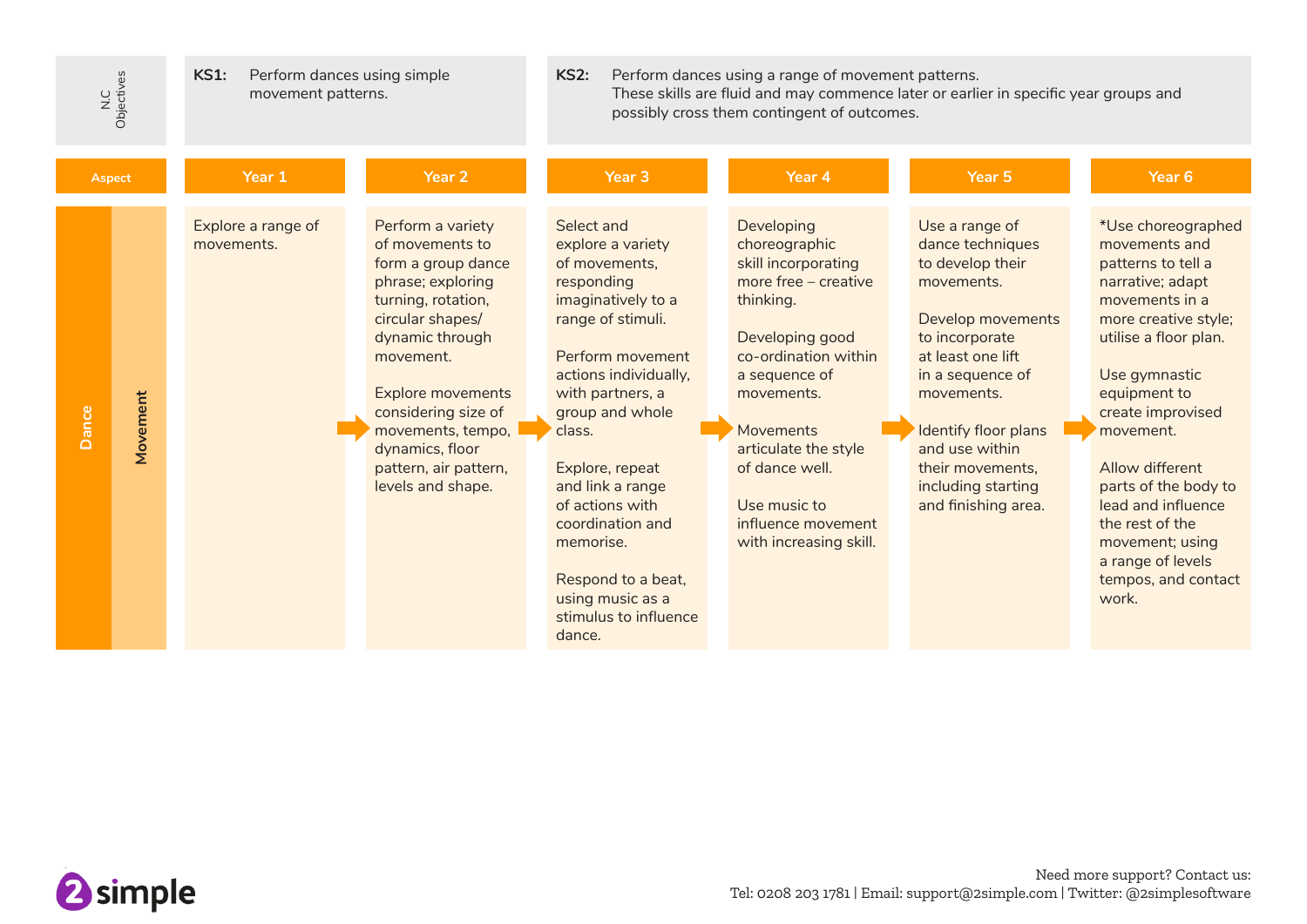- **KS1:** Master basic movements including running, jumping, throwing and catching, as well as developing balance, agility and co-ordination, and begin to apply these in a range of activities.
- **KS1:** Participate in team games, developing simple tactics for attacking and defending.

### **Aspect**

### **Year 1 Year 2**

- Develop spatial awareness whilst moving in different directions.
- Show control and balance in basic movements.
- Carry and balance equipment whilst changing speed and direction
- Move in different directions whilst handling a ball.
- Develop control and accuracy when rolling a ball.
- Underarm throw with control and accuracy.
- Show control and accuracy when throwing and aiming.
- Gain rhythm when throwing and striking a ball.
- Strike and kick a moving ball with accuracy and control.
- Engage in team games.
- Develop spatial awareness whilst moving in different directions.
- Show control and balance in basic movements.
- Send and receive a bouncing ball whist positioning body correctly.
- Understand the concept of dribbling and the skills required.
- Strike and kick a moving ball with accuracy and control.
- Demonstrate the dribbling skills required for football.
- Demonstrate the passing skills required for football.
- Demonstrate the shooting skills required for football.
- Familiarise and understand the passing/movements required in rugby.
- Develop the skill of tagging an opponent in rugby.
- Engage in team games.
- Understand what attacking and defending is using simple practices and demonstrate this.

- Maintain balance whilst reacting quickly to commands.
- Perform underarm and overarm throwing with control.
- Demonstrate a range of striking and gathering skills, including into a small game.
- Demonstrate confidence in ball handling skills.
- Control a moving ball in a variety of ways.
- Show rolling and gathering skills with confidence and precision.
- Show progression from rolling into catching and throwing.
- Attack & defend in a game, making and denying space.
- Throw & catch to pass and receive a ball in a game.
- Control a moving ball in a variety of ways.
- Perform kicking skills with control and accuracy.
- Use space whilst passing and receiving a kicked ball.
- Understand the basics of holding a hockey stick and dribbling a ball.
- Pass a hockey ball to a partner and group with control.
- Demonstrate attacking skills in hockey such as shooting.
- Demonstrate bouncing a basketball with control.
- Develop bouncing skills into dribbling activities.
- Move away from a defender whilst continuing to dribble
- Show progression from rolling into catching and throwing.
- Develop tactics when shooting at and protecting targets.
- Attack & defend in a game, making and denying space.
- Throw & catch to pass and receive a ball in a game.

Need more support? Contact us: Tel: 0208 203 1781 | Email: support@2simple.com | Twitter: @2simplesoftware

# CNN and the model of the second contract of the second of the second contract of the second contract of the second contract of the second contract of the second contract of the second contract of the second contract of th Games

## $\frac{C}{Z}$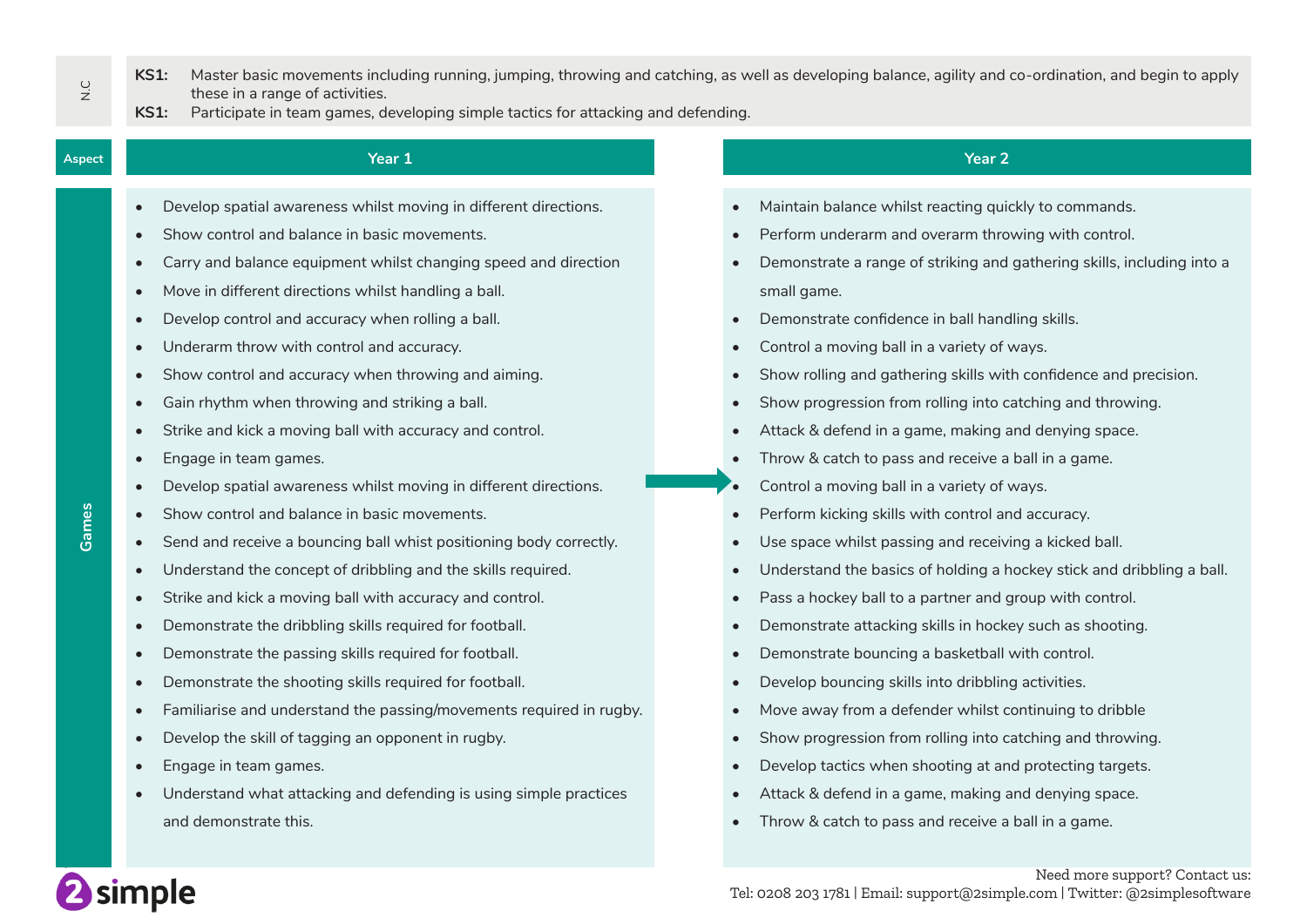- **KS2:** Play competitive games, modified where appropriate [for example, badminton, basketball, cricket, football, hockey, netball, rounders and tennis], and apply basic principles suitable for attacking and defending
- **KS2:** Compare their performances with previous ones and demonstrate improvement to achieve their personal best.

| $\frac{C}{Z}$ | apply basic principles suitable for attacking and defending<br><b>KS2:</b><br>Compare their performances with previous ones and demonstrate improvement to achieve their personal best.                                                                                          |        |                                                                                                                                                                                                                                                                          |        |  |  |  |
|---------------|----------------------------------------------------------------------------------------------------------------------------------------------------------------------------------------------------------------------------------------------------------------------------------|--------|--------------------------------------------------------------------------------------------------------------------------------------------------------------------------------------------------------------------------------------------------------------------------|--------|--|--|--|
| Aspect        | Year <sub>3</sub>                                                                                                                                                                                                                                                                | Year 4 | Year <sub>5</sub>                                                                                                                                                                                                                                                        | Year 6 |  |  |  |
|               | <b>Cricket</b><br>Bat correctly.<br>Catch correctly.<br>Accurately bowl under and overarm using appropriate<br>technique.<br>Use different batting shots.<br>$\bullet$<br>Field using appropriate techniques.                                                                    |        | <b>Cricket</b><br>Developed over and underarm bowling applied to game.<br>Improving accuracy of batting.<br>Developing deep field catching - catching ball at varying<br>heights.<br>Developing the lofted drive.                                                        |        |  |  |  |
| Games         | Football<br>Control the ball, dribble and turn.<br>Pass the ball accurately and control the ball when receiving<br>$\bullet$<br>a pass including whilst on the move.<br>Shoot and play the position of a goalkeeper.<br>$\bullet$<br>Apply learnt skills in a game.<br>$\bullet$ |        | Football<br>Control the ball, keeping it close.<br>Developing passing skills including developed use of inside<br>of the foot.<br>Able to perform block tackle and mark effectively.<br>Turn and shoot at speed and with accuracy.<br>Application of skills within game. |        |  |  |  |
|               | Hockey<br>Hold the stick and dribble under pressure.<br>Pass and receive the ball with improving accuracy.<br>$\bullet$<br>Tackle correctly.<br>$\bullet$<br>Shoot with accuracy.<br>Play hockey in a game situation.                                                            |        | Hockey<br>Use correct technique dribbling.<br>Pass & receive - using space; appropriate skills to keep<br>possession.<br>Shoot with power and developed accuracy.<br>Tackle and mark.                                                                                    |        |  |  |  |
|               | <b>Netball</b><br>Pass and catch a netball including via bounce and<br>overhead.<br>Demonstrate correct footwork.<br>$\bullet$<br>Effectively dodge and mark.<br>$\bullet$<br>Shoot a netball.<br>$\bullet$<br>Demonstrate some understanding of rules.                          |        | <b>Netball</b><br>Pass, Pivot pass, shoot & throw with accuracy, including<br>chest, bounce and overhead.<br>Use tactics for game dominance, building on dodge and<br>marking.<br>Develop footwork.<br>Play to rules.                                                    |        |  |  |  |

<sup>2</sup>simple

 $\frac{C}{Z}$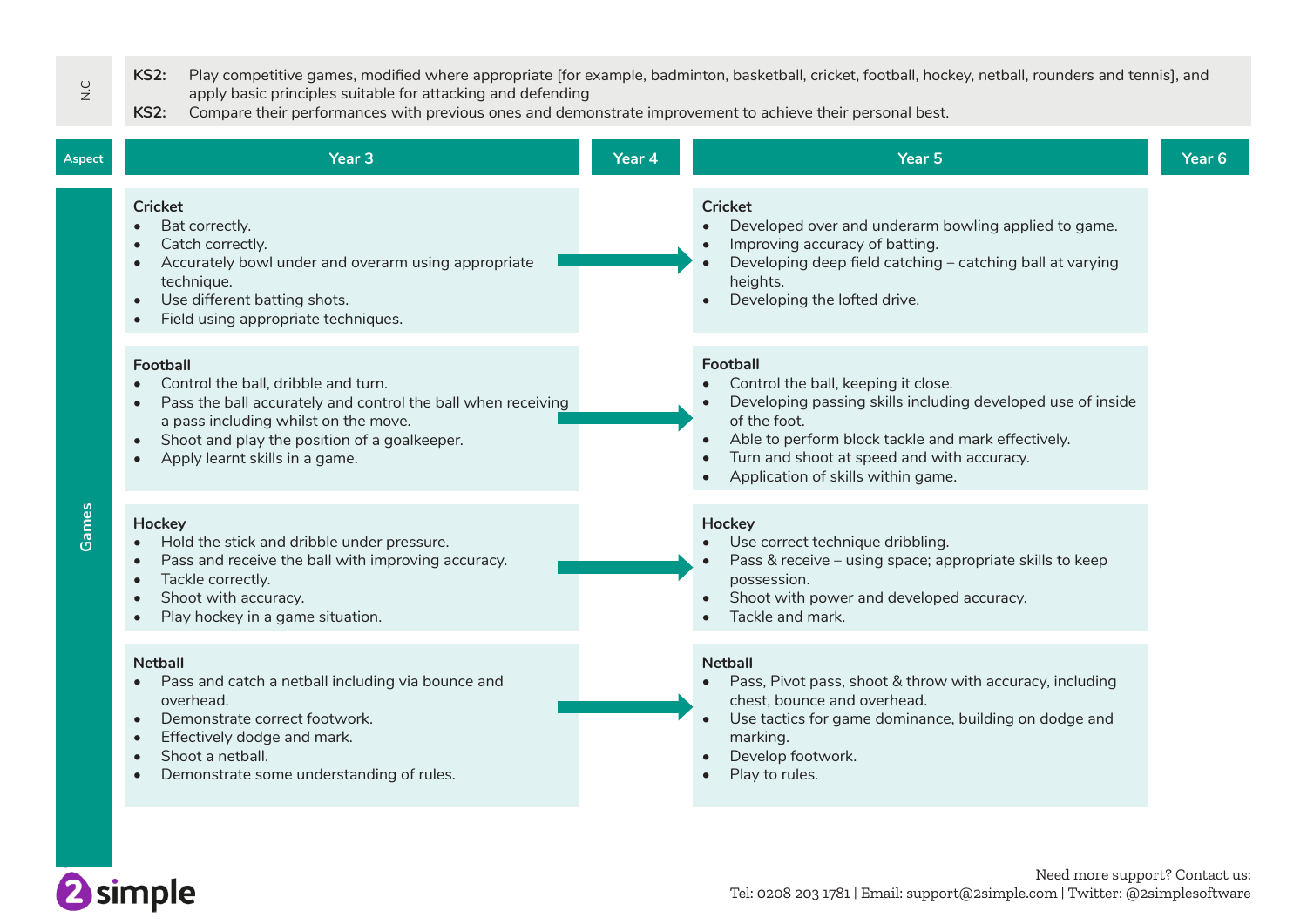- **KS2:** Play competitive games, modified where appropriate [for example, badminton, basketball, cricket, football, hockey, netball, rounders and tennis], and apply basic principles suitable for attacking and defending
- **KS2:** Compare their performances with previous ones and demonstrate improvement to achieve their personal best.

|        | apply basic principles suitable for attacking and defending<br>Compare their performances with previous ones and demonstrate improvement to achieve their personal best.<br><b>KS2:</b>                                                            |        |                                                                                                                                                                                                                              |                   |
|--------|----------------------------------------------------------------------------------------------------------------------------------------------------------------------------------------------------------------------------------------------------|--------|------------------------------------------------------------------------------------------------------------------------------------------------------------------------------------------------------------------------------|-------------------|
| Aspect | Year <sub>3</sub>                                                                                                                                                                                                                                  | Year 4 | Year <sub>5</sub>                                                                                                                                                                                                            | Year <sub>6</sub> |
| Game   | <b>Tag Rugby</b><br>Evade and tag opponents while keeping control of the<br>rugby ball.<br>Pass the ball accurately and receive the ball safely<br>including whilst on the move and in a game situation<br>Apply learnt skills in a game of rugby. |        | <b>Tag Rugby</b><br>Evade and tag opponents running at speed, changing<br>direction and developing control.<br>Pass & receive at speed in game situation.<br>Refine attacking and defending skills.<br>Develop team tactics. |                   |

**2** simple

 $\frac{C}{Z}$